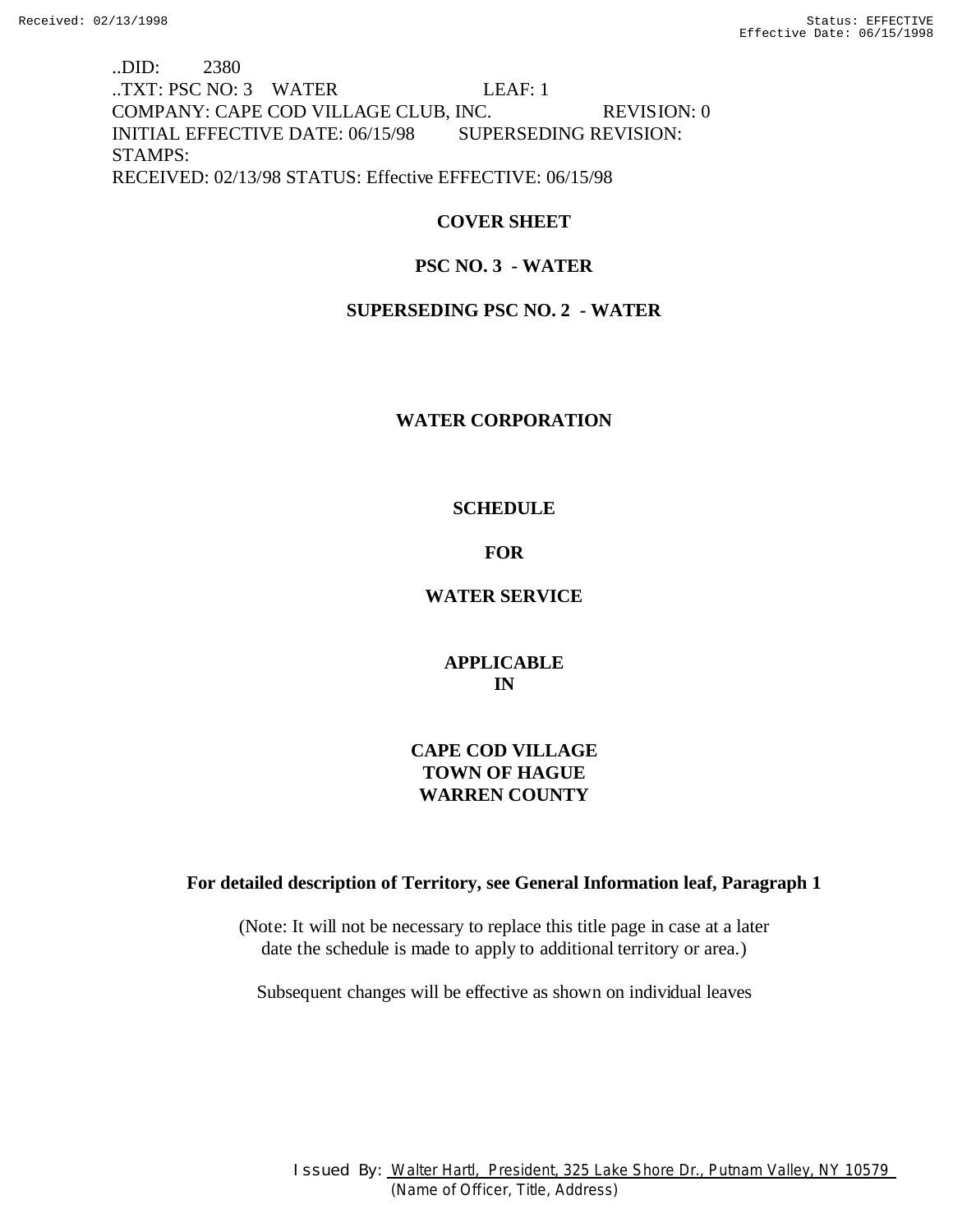..DID: 2375 ..TXT: PSC NO: 3 WATER LEAF: 2 COMPANY: CAPE COD VILLAGE CLUB, INC. REVISION: 0 INITIAL EFFECTIVE DATE: 06/15/98 SUPERSEDING REVISION: STAMPS: RECEIVED: 02/13/98 STATUS: Effective EFFECTIVE: 06/15/98

### **TABLE OF CONTENTS**

# **GENERAL INFORMATION LEAF NO.**

| 1.  | <b>Territory</b>                                               | 3              |
|-----|----------------------------------------------------------------|----------------|
| 2.  | <b>Application for Water Service</b>                           | 3              |
| 3.  | Deposits - Security                                            | 3              |
| 4.  | Deposits - Interest                                            | 4              |
| 5.  | Deposits - Return                                              | $\overline{4}$ |
| 6.  | Deposits - Other                                               | $\overline{4}$ |
| 7.  | <b>General Rules</b>                                           | $5 - 6$        |
| 8.  | <b>Metered Service</b>                                         | $6 - 7$        |
| 9.  | <b>Unmetered Service</b>                                       | 7              |
|     | 10. Extension of Mains                                         | 7              |
|     | 11. Discontinuance of Service - Non-payment                    | $7 - 8$        |
|     | 12. Discontinuance of Service - Other                          | $8 - 9$        |
|     | 13. Discontinuance of Residential Service - Special Procedures | 9              |
|     | 14. Deferred Payment Agreements                                | 9              |
| 15. | <b>Complaint Handling Procedures</b>                           | 10             |
|     | 16. Restoration of Service                                     | $10 - 11$      |
|     | 17. Interest on Customer Overpayments                          | 11             |
|     | 18. Regulation                                                 | 11             |
|     | 19. Service Classification No. 1                               | 12             |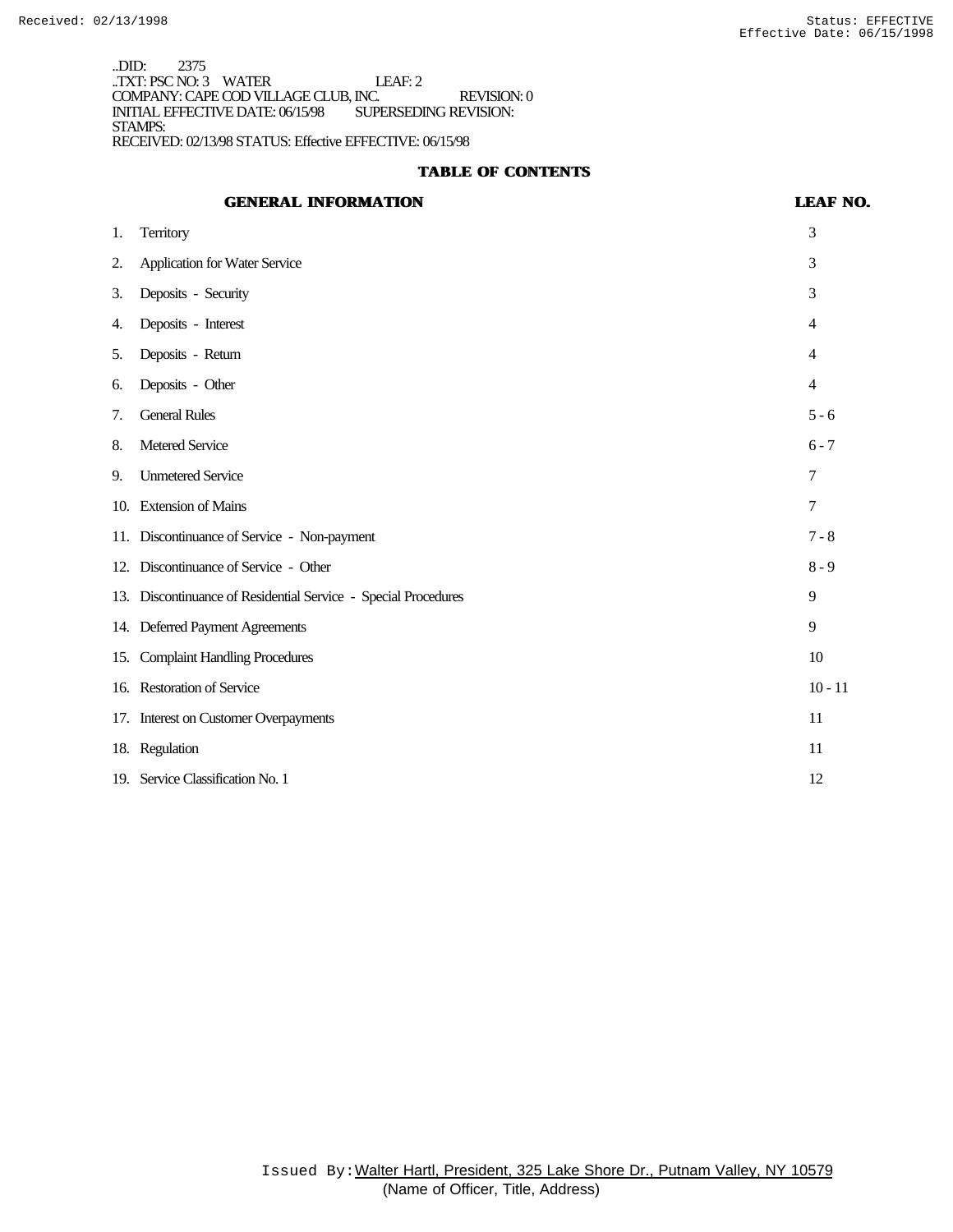..DID: 2376 ..TXT: PSC NO: 3 WATER LEAF: 3 COMPANY: CAPE COD VILLAGE CLUB, INC. REVISION: 0 INITIAL EFFECTIVE DATE: 06/15/98 STAMPS: RECEIVED: 02/13/98 STATUS: Effective EFFECTIVE: 06/15/98

### **GENERAL INFORMATION**

1. Territory (County, Town, Development, Streets, etc.)

 Cape Cod Village Towns of Hague Warren County

- 2. Application for Water Service
	- A. Written application for service may be required.
	- B. A separate application may be required for each premises.
	- C. Premises may be subject to inspection by the company.
	- D. Applications need not be accepted from customers with charges due on any water accounts with the company. The company may accept an application if the customer enters into a deferred payment agreement.
	- E. Service pipe installations are subject to company approval.
- 3. Deposits Security
	- A. As a condition of receiving service, the company may require a deposit from customers that are delinquent (having a bill remaining unpaid 23 days from the date mailed), seasonal, short term or temporary or who have had service terminated for non-payment during the preceding 6 months. In addition, a deposit may also be required from a non-residential customer whose credit has not been established with the company. A delinquent customer shall be provided with a written notice 20 days before the deposit is assessed which states that failure to make timely payments will permit the company to require a deposit from such customer.
	- B. Deposits from applicants and customers may not exceed two times the estimated average monthly bill for a calendar year, except in the case of customers whose usage varies widely where deposits may not exceed twice the average monthly bill for the peak season.
	- C. The company shall perform an annual review of the billing history of every customer who has a deposit with the company to assure that a deposit is still required under (1) above and that the amount of the deposit conforms with (2) above. The company reserves the right to review the deposit at any time. If a review shows that the deposit held falls short of the amount the company may require by 25 percent or more, the company may require the payment of an additional amount. If a review shows that the deposit held exceed the amount required by 25 percent or more, the company shall refund the excess to the customer. The customer may request a downward revision of the deposit.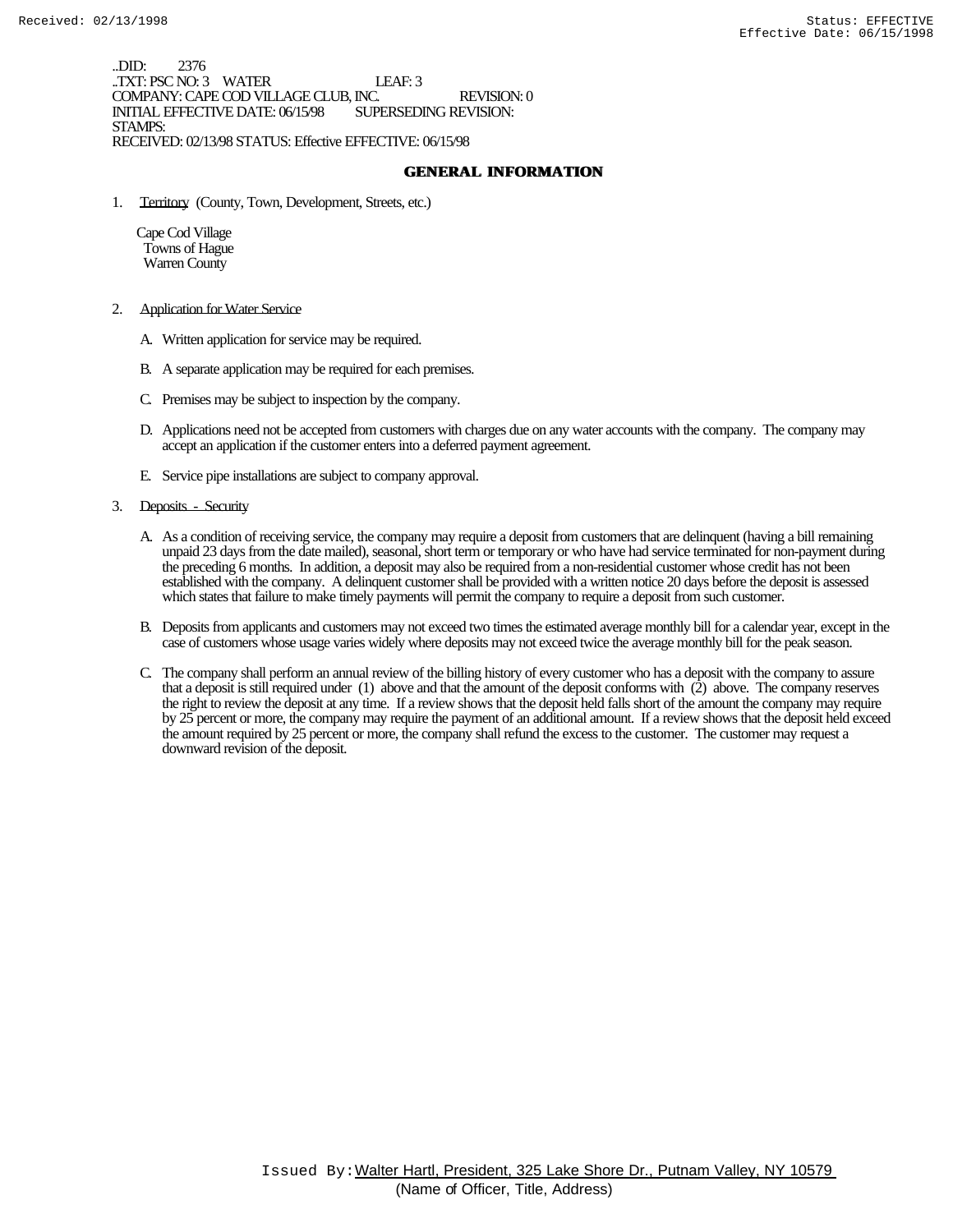..DID: 2377 ..TXT: PSC NO: 3 WATER LEAF: 4 COMPANY: CAPE COD VILLAGE CLUB, INC. REVISION: 0 INITIAL EFFECTIVE DATE: 06/15/98 STAMPS: RECEIVED: 02/13/98 STATUS: Effective EFFECTIVE: 06/15/98

### **GENERAL INFORMATION**

4. Deposits - Interest

Every deposit shall earn simple interest at the rate per annum prescribed by the Public Service Commission. The interest must be paid to customers when the deposit is returned. If the deposit has been held for 12 consecutive months or more, the interest must be credited to the customer no later than the first bill rendered after the next succeeding first day of October and at the end of each succeeding 12 month period.

- 5. Deposits Return
	- A. The company shall return to a customer a deposit or portion of a deposit and all interest thereon no more than 30 days after:
		- (1) the day the account is closed and all bills are paid; or
		- (2) the date of the first bill for service rendered after a 12 month period during which time the customer was not delinquent, provided there is no other basis for the company to request a deposit; or
		- (3) a review of the deposit shows that a reduction of the deposit is warranted.
	- B. A deposit or portion of a deposit plus interest thereon that is subject to return may be credited to the customer's account in the amount of any outstanding charges. If any balance remains, a refund check shall be issued.
- 6. Deposits Other
	- A. In the event that the applicant desires service for a trailer or other non-permanent structure, he shall deposit with the company all costs of the connection of such service. Said deposit shall bear simple interest as required above and shall be refunded at the end of 10 years, or sooner in the event that a permanent structure for such service connection is completed.
	- B. The company may also require deposits from customers to guarantee future payments as set forth in lawn sprinkler, main extension, or other forms of contracts which are in a form approved by the Public Service Commission. The interest rates for these deposits will be the same as the interest rates for security deposits and such interest will be credited to the customer as prescribed by Commission rules.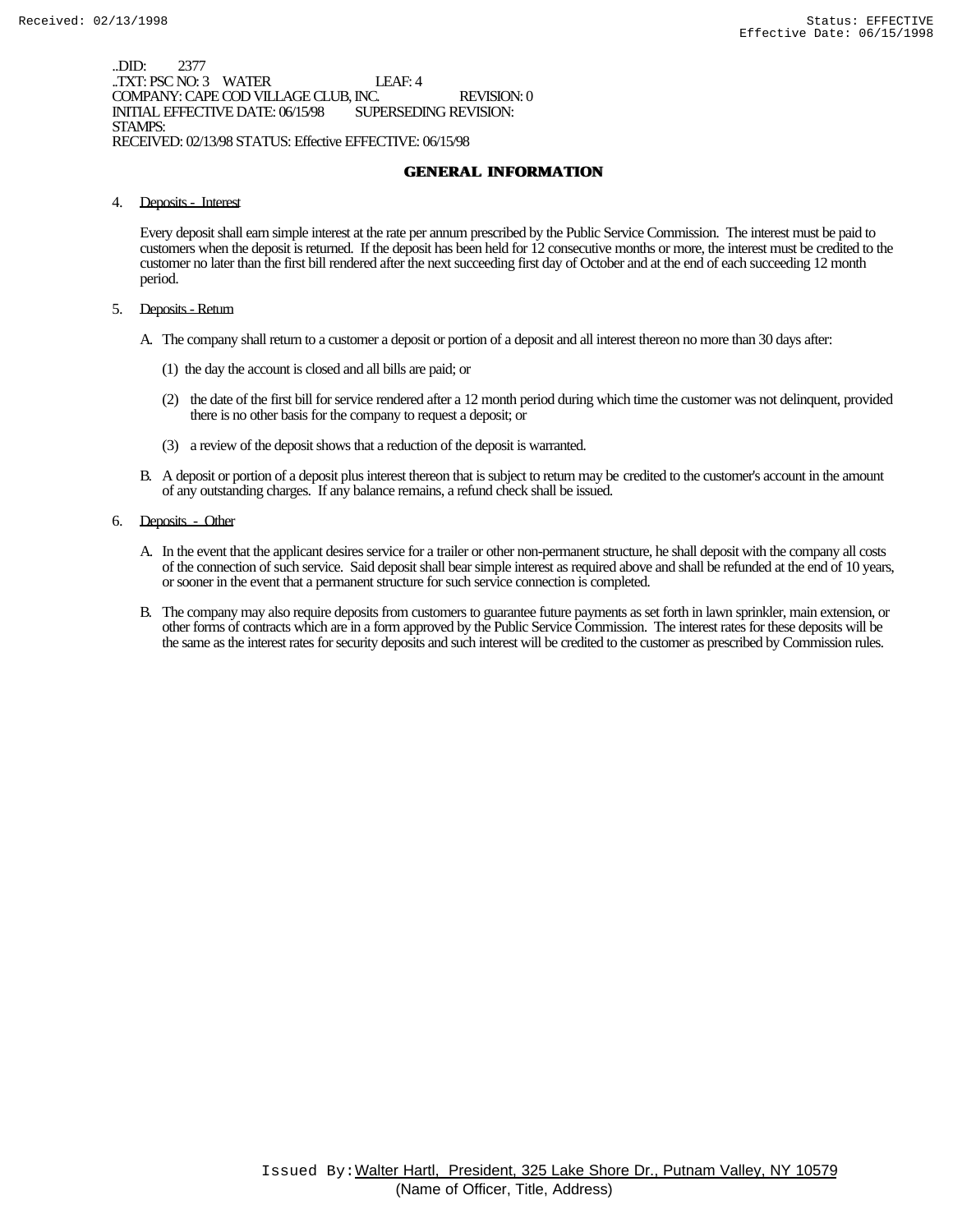..DID: 2378 ..TXT: PSC NO: 3 WATER LEAF: 5 COMPANY: CAPE COD VILLAGE CLUB, INC. REVISION: 0 INITIAL EFFECTIVE DATE: 06/15/98 STAMPS: RECEIVED: 02/13/98 STATUS: Effective EFFECTIVE: 06/15/98

### **GENERAL INFORMATION**

- 7. General Rules
	- A. Customers must provide 10 days' written notice prior to the date on which termination of service is requested or prior to a change of occupancy, until which date the customer will be responsible for payment of service.
	- B. Fire hydrants shall not be used without written permission or unless in conformance with filed fire protection tariff provisions.
	- C. The company will not be liable for damage resulting from the presence of its facilities, supply, or use of water service, except damage resulting from gross negligence of the company.
	- D. The company may shut off water in its mains to make repairs and extensions. Where possible, proper advance notice will be made to customers affected.
	- E. The use of water for sprinkling, swimming pools, or other less essential uses may be restricted or prohibited where such use may unreasonably reduce the adequacy of service for other domestic purposes.
	- F. There must be a separate service for each premises.
	- G. Installation of service pipes and mains will not normally be made when the ground is frozen.
	- H. The customer is responsible for service pipes and plumbing within the property line. Any plumbing work done on the customer's service pipe is subject to approval by the company. No underground work shall be covered up until it has been inspected and approved by the company.
	- I. All leaks on customer premises must be repaired as soon as possible.
	- J. All mains, services (up to the property line) and other water system facilities will be maintained and replaced by the company.
	- K. The company will supply water in the distribution system at pressures between 20 and 100 pounds per square inch (psi) and will strive, where practicable, to maintain a normal working pressure of 60 psi with a minimum of 35 psi. If the company makes changes to its system which cause the pressure to increase to over 100 psi to existing customers, the company will be responsible for the first installation of the necessary equipment in the customer's premises. From that point on the equipment will be considered part of the customer's internal plumbing and the customer will be responsible for its maintenance or replacement. If a water pressure reducing valve, in the customer's or applicant's opinion, is necessary or desired to safeguard the plumbing, it is the customer's or applicant's responsibility to purchase, install and maintain this equipment. Where a pressure reducing valve is used it is also advisable to install a suitable pressure relief valve. All installations will comply with the local building codes and standards and are considered a part of the customer's internal plumbing.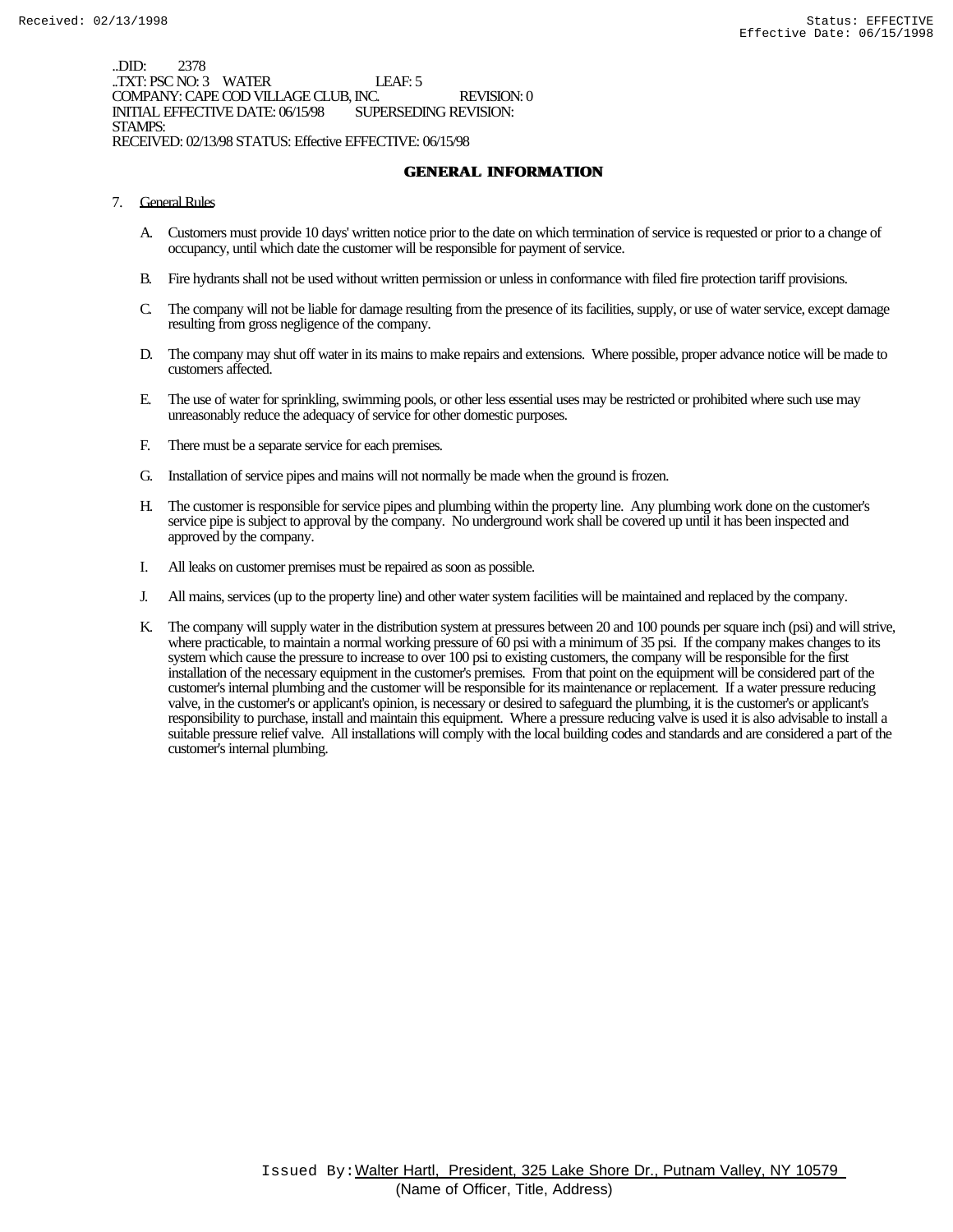..DID: 2379 ..TXT: PSC NO: 3 WATER LEAF: 6 COMPANY: CAPE COD VILLAGE CLUB, INC. REVISION: 0 INITIAL EFFECTIVE DATE: 06/15/98 SUPERSEDING REVISION: STAMPS: RECEIVED: 02/13/98 STATUS: Effective EFFECTIVE: 06/15/98

#### **GENERAL INFORMATION**

- L. Where an applicant is seeking service at an elevation or gradient which could not otherwise be adequately serviced by existing plant, the company will require that the applicant bear the additional cost of providing such extraordinary service, or in the alternative, require the applicant to purchase, install and maintain the necessary special equipment, such as a hydro-pneumatic system, needed to serve the premises. The installation of a hydro-pneumatic system as part of the customer's internal plumbing may be subject to approval of the Health Department and should comply with local building codes and standards.
- M. Cross connections to water sources other than the company's or with other facilities are strictly prohibited. Customers will, at their expense, install and maintain such backflow prevention devices as may be required by the company in accordance with good water works practice or applicable laws or regulations.
- N. Customers must permit company representatives to enter their premises on request for purposes relating to the operation and maintenance of the company's system, including inspection of the customer's and the company's facilities, installation, reading, testing, replacement and removal of meters, and terminating and restoring service.
- O. No person shall maliciously, willfully or negligently break, damage, destroy, uncover, deface, block access to or tamper with any pipe, valve, meter, structure, appurtenance or equipment which is a part of the water works system.
- 8. Metered Service (if applicable and provided for in Service Class No.  $\overline{\phantom{a}}$ )
	- A. A meter of a type approved by the Commission is required for each premises.
	- B. The company will furnish, install, and maintain the meter. Unless the meter register is set at zero, the company shall attach a tag stamped with the date and meter dial reading at the time of installation.
	- C. The customer will provide a location for the meter acceptable to the company and will be responsible for the cost of repairing damage resulting from human interference, frost, backflow of hot water, or other such causes.
	- D. Where the company agrees it is necessary to set a meter outside the building, it shall be installed at the expense of the customer in a pit acceptable to the company which is both water-tight and frostproof. The cover of the pit shall be fastened with a convenient locking devise. Where the distance from the property line to the front wall of the building is greater than 75 feet, the company may require that the meter be set in a pit at or near the property line. If the pit is to be installed on property not owned or controlled by the customer, written consent of the owner of the property shall be obtained prior to the installation.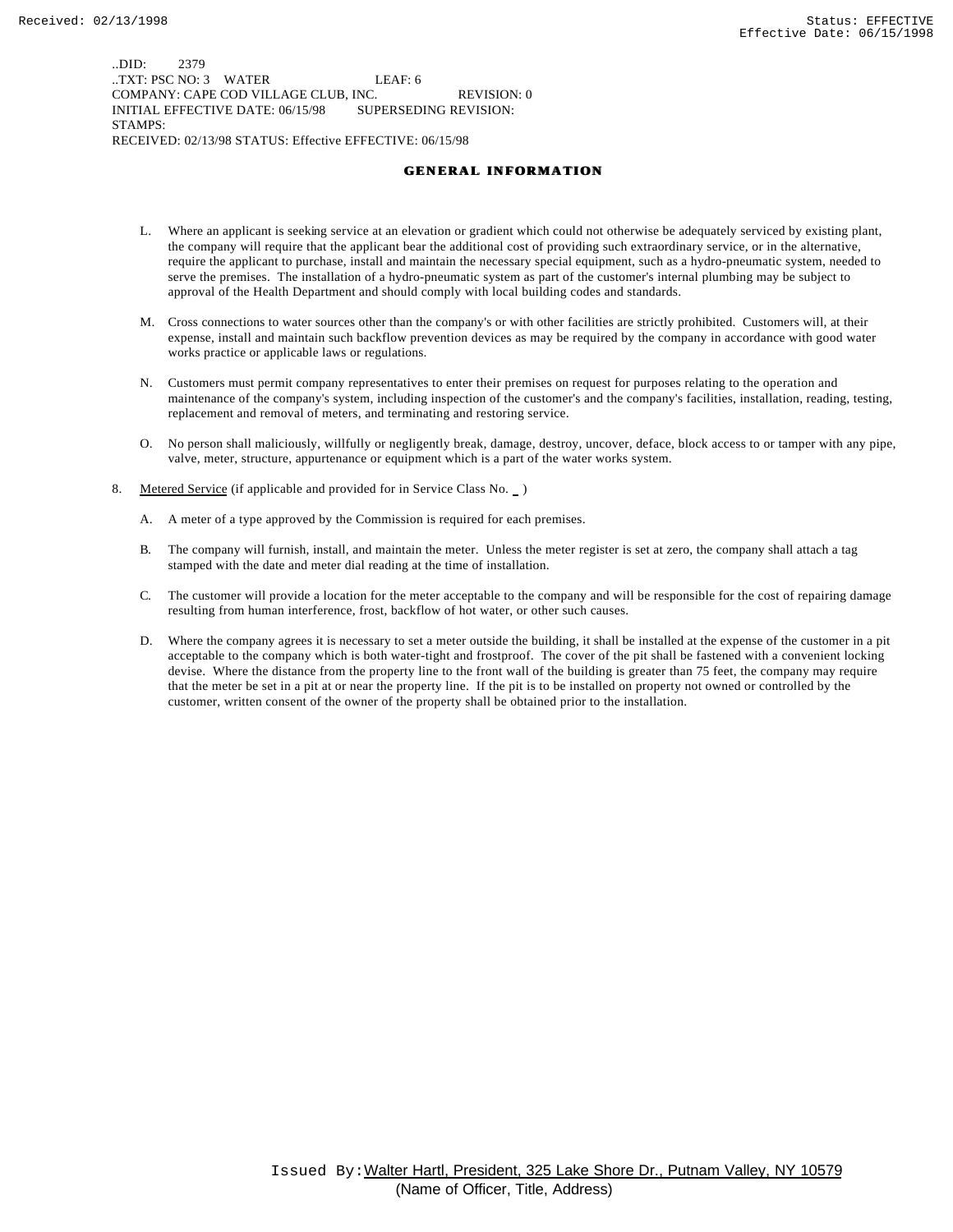..DID: 2381 ..TXT: PSC NO: 3 WATER LEAF: 7 COMPANY: CAPE COD VILLAGE CLUB, INC. REVISION: 0 INITIAL EFFECTIVE DATE: 06/15/98 STAMPS: RECEIVED: 02/13/98 STATUS: Effective EFFECTIVE: 06/15/98

### **GENERAL INFORMATION**

- E. The company reserves the right to remove, test, and replace the meter.
- F. The company shall afford the customer an opportunity to verify the final reading of any water meter removed from the premises and obtain the customer's signature on a meter removal card which shows the date removed and the reading.
- G. Meters will be tested in conformance with rules of the Public Service Commission. In the case of a disputed account involving the accuracy of the meter, the company will have the meter tested upon the request of the customer. Should the customer request to have a second meter test within 1 year, the customer will be responsible for the actual cost incurred to have the meter tested including the cost to remove the meter, payable in advance to the company. This fee will be refunded if the meter's final weighted average is found to register in excess of 100 percent. Adjustments in bills for over-registration of the meter will be made in accordance with the current rules of the Public Service Commission.
- H. Bills will show meter readings and the dates read.
- I. Bills will be reasonably estimated where a meter has been inaccessible and will be so indicated on the bill.
- J. Where a meter has ceased to register or its percentage of accuracy cannot be determined, an estimated bill for the current period may be rendered. For all other periods the bill shall be the minimum applicable rate.
- 9. L'Inmetered Service (if applicable and provided for in Service Class No. 1)

All applicable provisions of this tariff shall apply.

10. Extension of Mains

Mains will be extended in conformance with Commission Rules and Regulations found in 16 NYCRR, Part 501.

11. Discontinuance of Service - Non-Payment

 Service may be discontinued, under the following provisions, for non-payment of any amount due for water supplied, for failure to make any payment due under a deferred payment agreement or for meter maintenance, for failure to post a required deposit or for failure to pay any fee or charge accruing under the contract or tariff.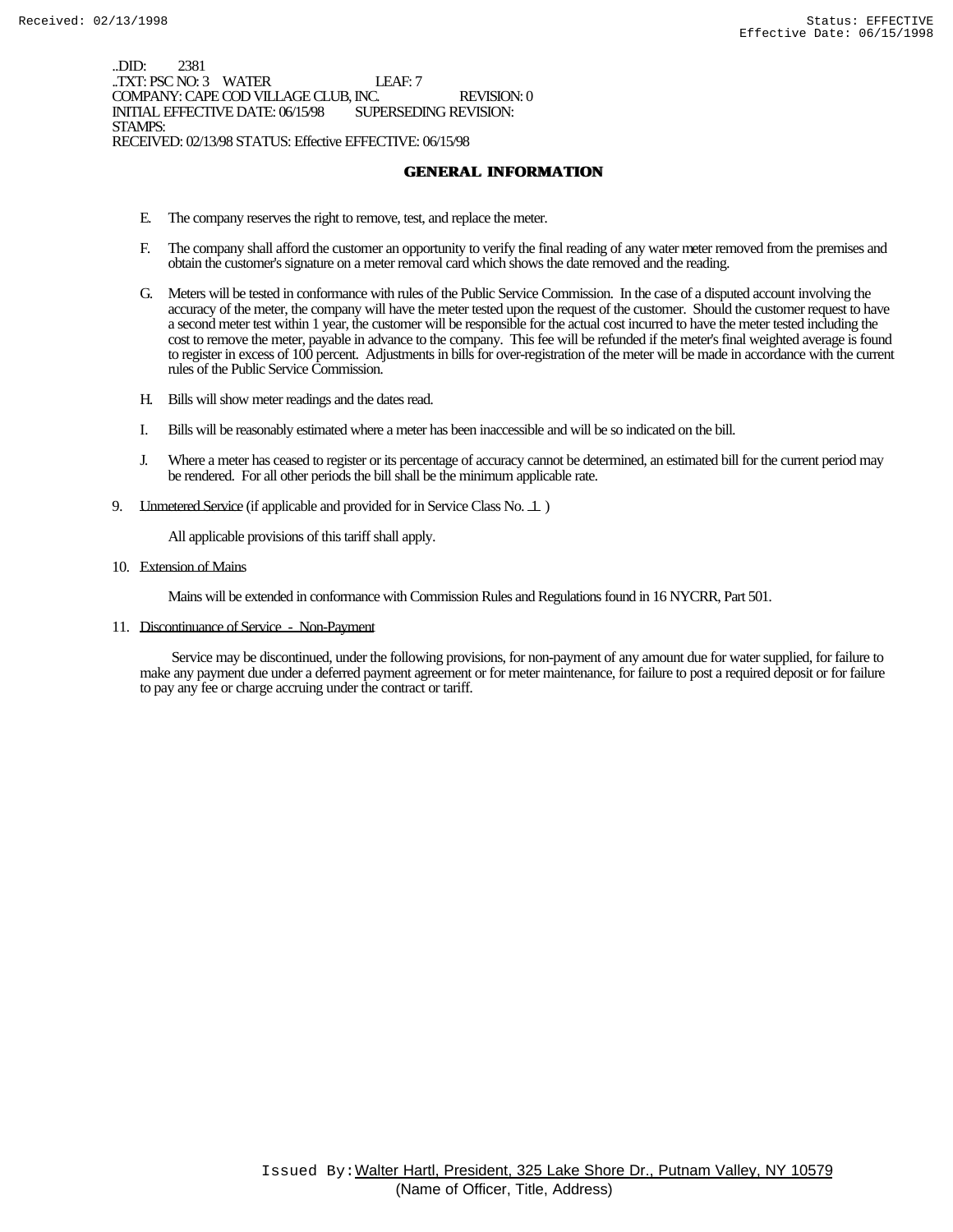..DID: 2382 ..TXT: PSC NO: 3 WATER LEAF: 8 COMPANY: CAPE COD VILLAGE CLUB, INC. REVISION: 0 INITIAL EFFECTIVE DATE: 06/15/98 STAMPS: RECEIVED: 02/13/98 STATUS: Effective EFFECTIVE: 06/15/98

### **GENERAL INFORMATION**

- A. A bill not paid within 23 days of mailing is considered delinquent, and the company may discontinue service after complying with 16 NYCRR, Part 533 which requires: (1) 15 days written notice if served personally, or (2) 15 days after a registered letter containing such notice has been signed or refused, or (3) 18 days after mailing written notice in a post-paid wrapper. Service will not be reestablished until payment of all proper arrears, charges and deposits is made or a deferred payment agreement is entered into. Receipt of a subsequently dishonored negotiable instrument in response to a notice of discontinuance shall not constitute payment of the customer's account and the company shall not be required to issue additional notice prior to discontinuance. There will be a charge for processing all returned checks equal to the bank charge plus a handling fee of \$5.00 (not to exceed the maximum allowed by section 5-328 of General Obligations Law).
- B. The company will not discontinue service to residential premises for non-payment of bills on a Friday, Saturday, Sunday, public holiday (as defined in General Construction Law), or on a day on which the utility's main office is closed. Discontinuance can only take place from Monday to Thursday between the hours of 8 a.m. and 4 p.m.
- C. The company will not discontinue service for non-payment of bills to any person or entity receiving public assistance if the payment for such service is to be paid directly by the Department of Social Services or by the local Social Services representatives.

#### 12. Discontinuance of Service - Other

- A. Service rendered under any application, contract or agreement may be discontinued by the company after reasonable notice for any of the following reasons:
	- (1) For willful or indifferent waste of water due to any cause or for non-authorized use of water.
	- (2) For failure to protect from damage the meter and connection, or for failure to protect and maintain the service pipe or fixtures on the property of the customer in a condition satisfactory to the company.
	- (3) For tampering with any meter, connections, service pipe, curb cock, seal or any other appliance of the company controlling or regulating the customers's water supply.
	- (4) For failure to provide the company's employees reasonable access to the premises supplied, or for obstructing the way of ingress to the meter or any other appliances controlling or regulating the customer's water supply.
	- (5) In case of vacancy of the premises.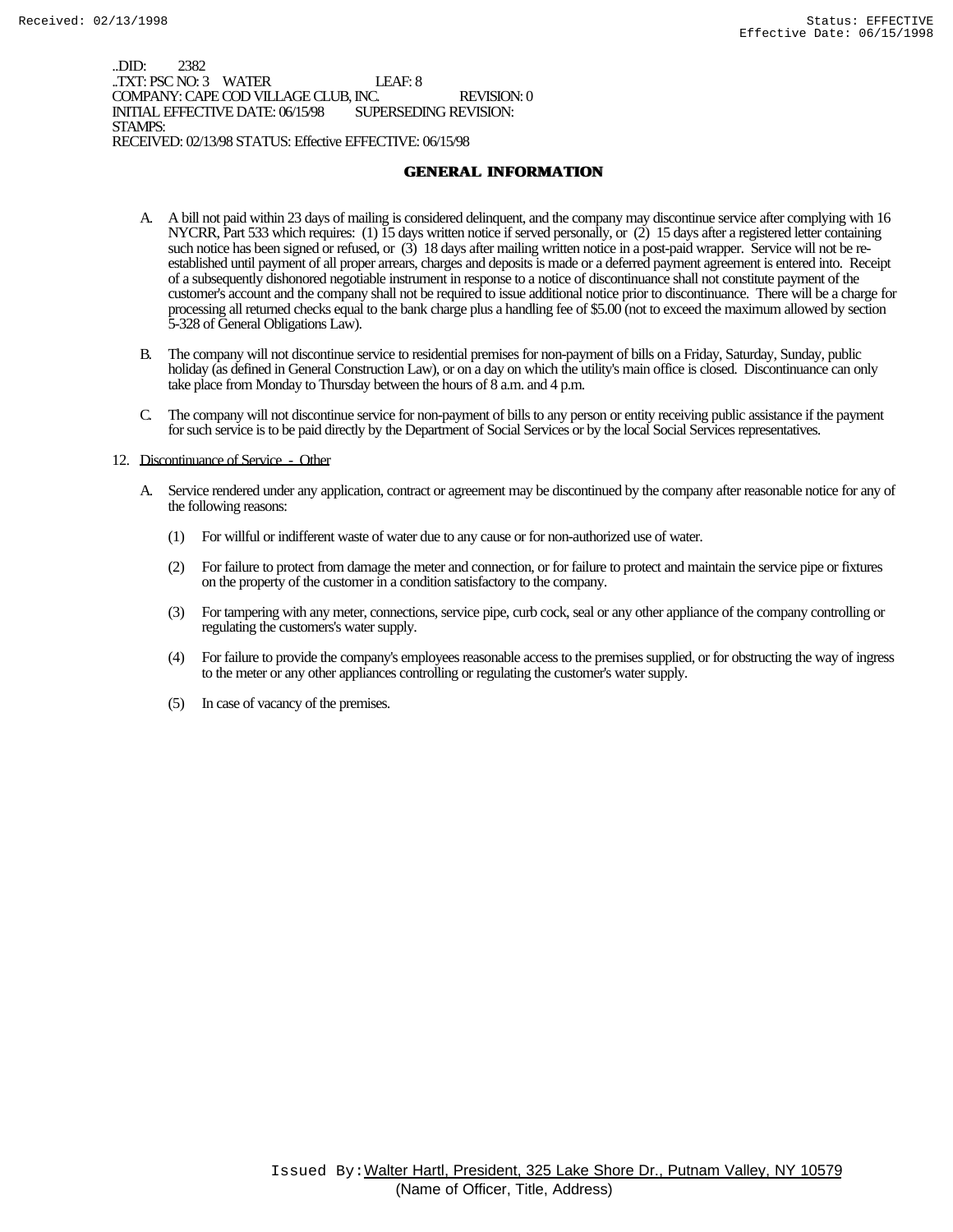..DID: 2383 .TXT: PSC NO: 3 WATER LEAF: 9 COMPANY: CAPE COD VILLAGE CLUB, INC. REVISION: 0 INITIAL EFFECTIVE DATE: 06/15/98 STAMPS: RECEIVED: 02/13/98 STATUS: Effective EFFECTIVE: 06/15/98

**GENERAL INFORMATION**

- (6) For cross connections.
- (7) For submetering or reselling water.
- (8) For non-compliance with restrictions on less essential water use.
- (9) For violation of any rule or regulation of the company as filed with the Public Service Commission, provided such violation affects the reliability or integrity of the water system.
- B. Written notice of discontinuance of service shall contain the information required by 16 NYCRR S.14.4(b) and will be given except in those instances where a public health hazard exists.
- C. The company may, at any time, temporarily discontinue water service in case of accident, or for the purpose of making connections, alterations, repairs, charges, etc.
- D. Except as stated in the preceding paragraph, or in the case of a violation that threatens the integrity of the water system, the company shall not discontinue service to any customer on a Friday, Saturday, Sunday, Public Holiday or on a day when the company is not open for business. Public Holiday shall refer to those holidays defined in the General Construction Law.

#### 13. Discontinuance of Residential Service - Special Procedures

 The company must delay termination of service or, if service has already been terminated, must restore service for 30 days in the event that the occupants of the premises are blind, disabled, 62 years of age or older or 18 years of age or under, if a medical emergency exists, or where during the cold weather period (November 1 to April 15) the termination would affect the heating of the premises, if such termination or failure to restore service might cause the occupant to suffer serious impairment to health. The company may require appropriate documentation that such a condition exists before delaying the termination or restoring the service. In addition, the company may require that the customer make appropriate arrangements to pay any arrears on the account.

14. Deferred Payment Agreements

 In addition to the above circumstances, the company will consider granting customers reasonable payment terms in cases where a customer is threatened with termination of service, or where the company has issued a backbill to a customer. Any such agreement may require the customer to make a reasonable down payment, and to pay current bills when issued.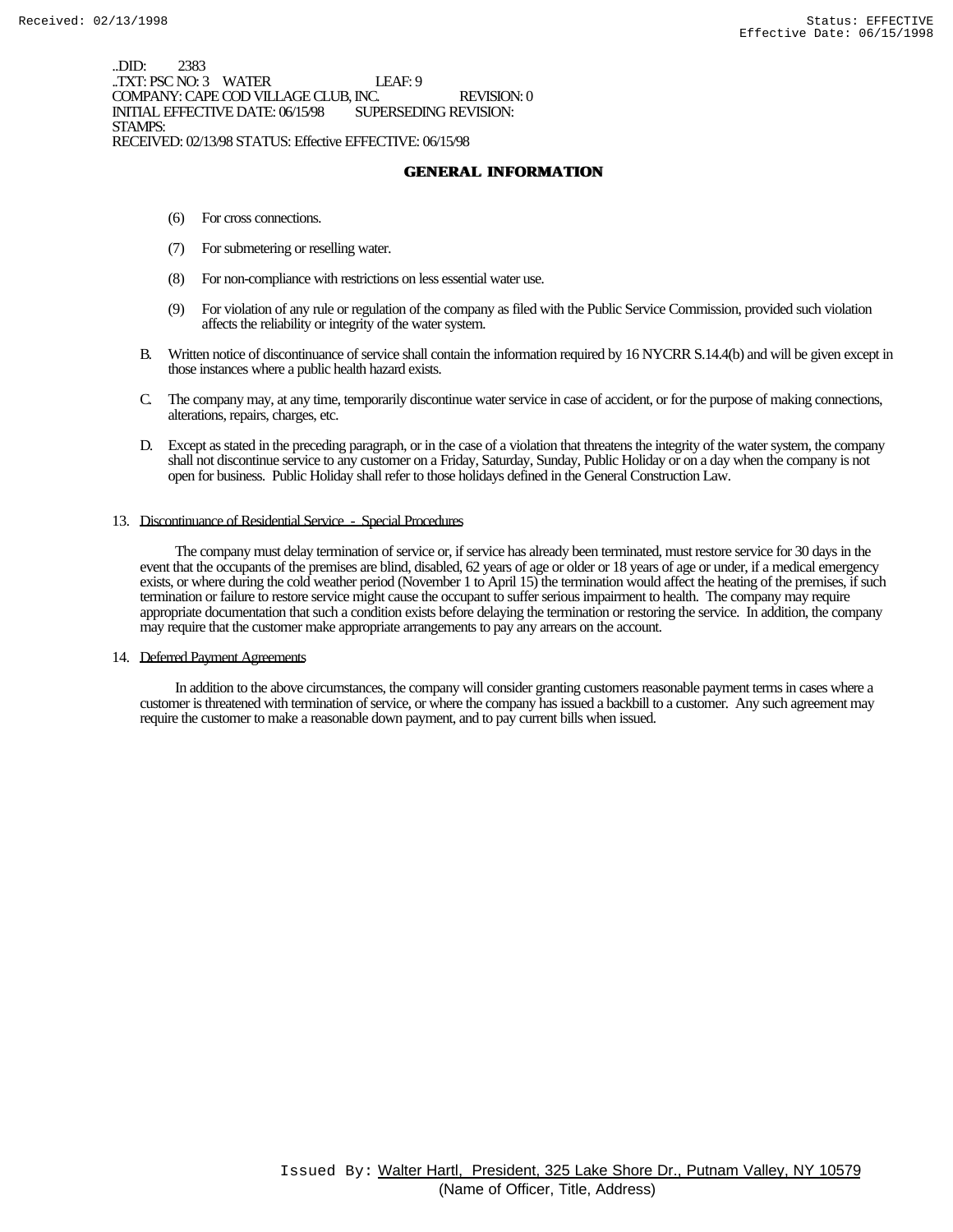..DID: 2384 ..TXT: PSC NO: 3 WATER LEAF: 10 COMPANY: CAPE COD VILLAGE CLUB, INC. REVISION: 0 INITIAL EFFECTIVE DATE: 06/15/98 SUPERSEDING REVISION: STAMPS: RECEIVED: 02/13/98 STATUS: Effective EFFECTIVE: 06/15/98

### **GENERAL INFORMATION**

### 15. Complaint Handling Procedures

- A. The company will promptly investigate and evaluate all complaints received from customers regarding bills for service rendered or required deposits. The results of the company's findings will be reported to the customer. During the period of investigation and evaluation, service will not be discontinued, nor shall a new notice of termination be issued, provided, however, that the customer will be required to pay the undisputed portion of any balance due, which may include bills for current usage.
- B. After the completion of such an investigation, if the company determines that the disputed service has been rendered, or that the disputed charge or deposit is proper in whole or in part, the company may require that the full bill or deposit be paid. Appropriate notices of the determination shall be given to the customer, and where notice of discontinuance of service was previously sent, or is served with the determination, such notice shall include a statement advising the customer of the availability of the Commission's complaint handling procedures, including the address and telephone number of the Department's Consumer Services Division. Where prior notice of discontinuance was sent, company procedure provides for discontinuance of service if customer fails to pay the proper amount due and owing within 5 days after notice of the company determination was served personally on the customer or at least 8 days after mailing of the notice. Under no circumstances will discontinuance of service occur if so precluded by the Commission.
- C. In situations where the complaint procedures of the Commission have been invoked and it is determined that the disputed service has been rendered or that the disputed charge or deposit is proper and prior notice of discontinuance was sent, a customer's service will not be discontinued for failure to pay the amount found due and owing until at least 5 days after notice of the Commission's determination, where personal service is made, or at least 8 days after mailing of such a notice.

### 16. Restoration of Service

 A charge will be made to restore service after discontinuance at the member's request, for nonpayment or for violation of these rules.

 This charge or charges will be a rate agreed upon by the members of the Association and will appear on all written notices of discontinuation of service. Any member has the right to request that the Department of Public Service investigate the charges.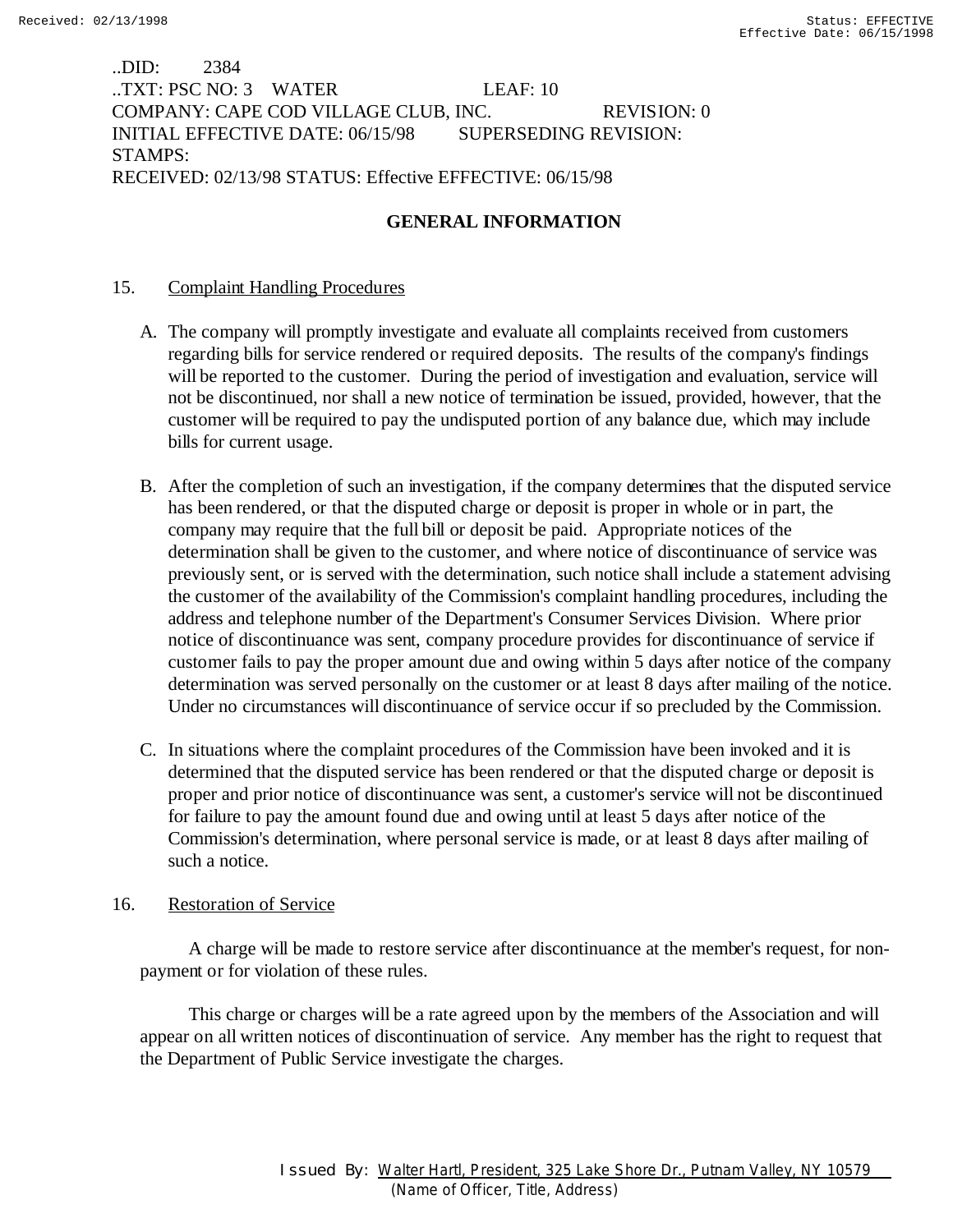### ..DID: 2385 ..TXT: PSC NO: 3 WATER LEAF: 11 COMPANY: CAPE COD VILLAGE CLUB, INC. REVISION: 0 INITIAL EFFECTIVE DATE: 06/15/98 SUPERSEDING REVISION: STAMPS: RECEIVED: 02/13/98 STATUS: Effective EFFECTIVE: 06/15/98

# **GENERAL INFORMATION**

In a case where service is being restored after discontinuance for non-payment, the Association may require full payment of all arrears as well as the restoration of service charge. If the Association and the member have entered into some form of payment agreement, the agreed upon down payment may be required before service will be restored.

If it becomes necessary to disconnect service at the main because of willful acts of a member, the service restoration charge will include the actual costs incurred by the Association to disconnect and reconnect the service.

### 17. **Interest on Customer Overpayments**

The company will provide interest on a customer overpayment as follows:

- A. A customer overpayment is defined as payment by the customer to the company in excess of the correct charge for water service supplied to the customer which was caused by erroneous billing by the utility.
- B. The rate of interest on such amounts shall be the greater of the unadjusted customer deposit rate or the applicable late payment rate, if any, for the service classification under which the customer was billed. Interest shall be paid from the date when the customer overpayment was made, adjusted for any changes in the deposit rate or late payment rate, and compounded monthly, until the date when the overpayment was refunded.
- C. The company will not pay interest on customer overpayments that are refunded within 30 days after such overpayment is received by the company.

### 18. Regulation

 All matters, rules and other situations concerning the rendering of water service which are not specifically covered herein or in a provision of the New York State Codes, Rules and Regulations and which are subject to the jurisdiction of the Public Service Commission, and for which a customer and the company cannot agree as to an equitable and fair solution will be referred to said Commission to be resolved. Either the customer or the company may request that a rule or provision of this tariff be changed for a particular situation.